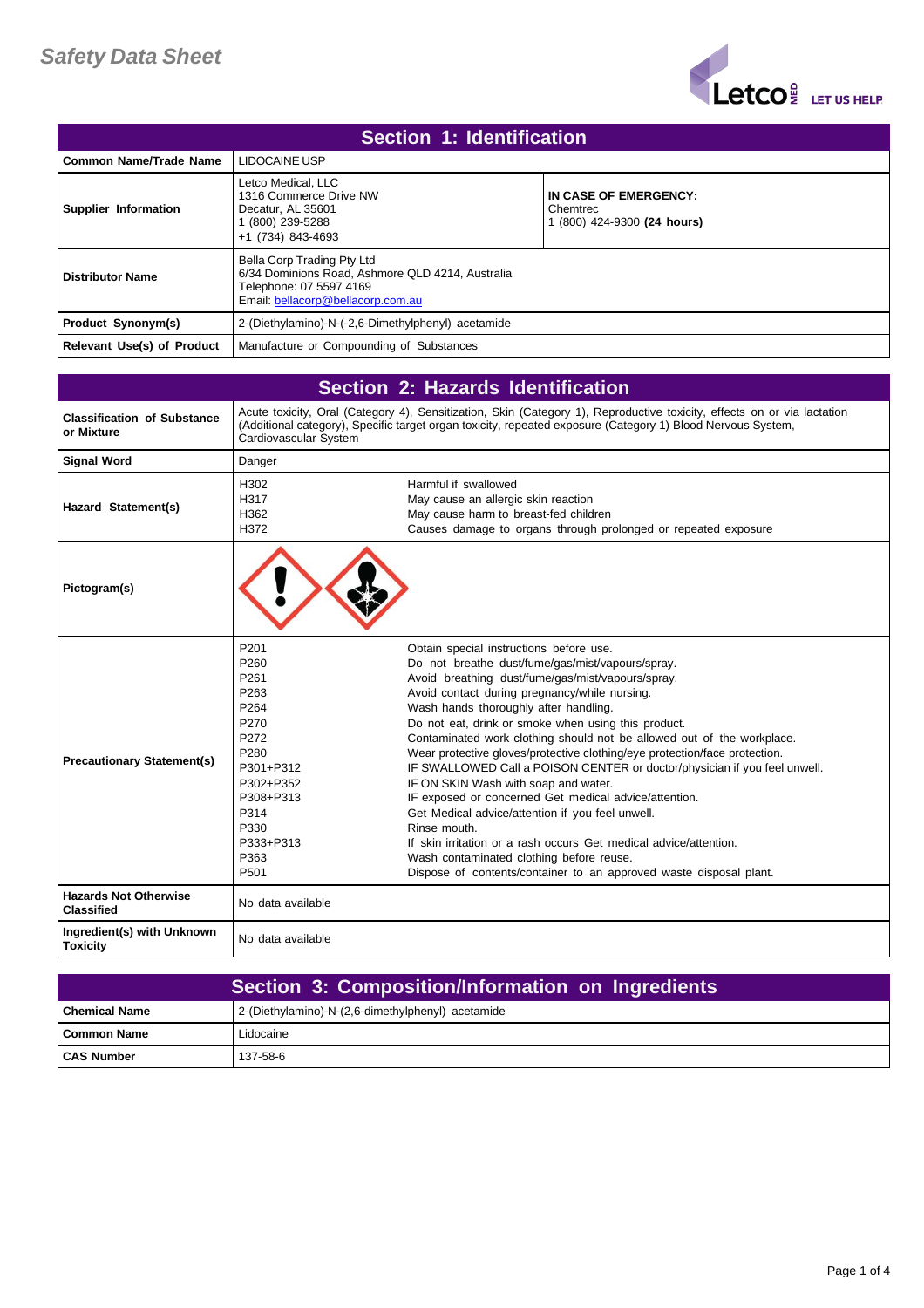| <b>Additional Ingredient</b><br>Information              | Impurities and Stabilizing additives which are themselves classified and which contribute to the classification of the<br>substance: Impurity A: 2,6-dimethylaniline. Impurity B: 2-(diethylazinoyl)-N(2,6-dimethylphenyl) acetamide (Lidocaine N2-<br>oxide). Impurity C: N-(2,6-dimethylphenyl) acetamide. Impurity D: N-(2,6-dimethylphenyl)2-(ethylamino) acetamide.<br>Impurity E: 2-2c-(azanediyl) bis [N(2,6-dimethylphenyl) acetamide]. Impurity F: 2-(diethylamino)-N-(2,3-dimethylphenyl)<br>acetamide. Impurity G: N-(2,6dimethylphenyl)-2-[1methylethyl) amino] acetamide, Impurity H: 2-chloro-N-<br>(2,6dimethylphenyl)acetamide N. Impurity I: 2-(diethylamino)-N(2,4-dimethylphenyl) acetamide. Impurity J: 2-<br>(diethylamino)-N(2,5-diemthylphenyl) acetamide. Concentration or concentration ranges of all ingredients which are<br>hazardous within the meaning of the GHS and are present above their cut-off levels.            |
|----------------------------------------------------------|--------------------------------------------------------------------------------------------------------------------------------------------------------------------------------------------------------------------------------------------------------------------------------------------------------------------------------------------------------------------------------------------------------------------------------------------------------------------------------------------------------------------------------------------------------------------------------------------------------------------------------------------------------------------------------------------------------------------------------------------------------------------------------------------------------------------------------------------------------------------------------------------------------------------------------------------------------|
| <b>Impurities and/or Stabilizing</b><br><b>Additives</b> | See Additional Ingredient Information.                                                                                                                                                                                                                                                                                                                                                                                                                                                                                                                                                                                                                                                                                                                                                                                                                                                                                                                 |
|                                                          | <b>Section 4: First Aid Measures</b>                                                                                                                                                                                                                                                                                                                                                                                                                                                                                                                                                                                                                                                                                                                                                                                                                                                                                                                   |
| <b>General Advice</b>                                    | No data available.                                                                                                                                                                                                                                                                                                                                                                                                                                                                                                                                                                                                                                                                                                                                                                                                                                                                                                                                     |
| If Inhaled                                               | If inhaled, remove to fresh air. If not breathing, give artificial respiration. If breathing is difficult, give oxygen. Get<br>medical attention.                                                                                                                                                                                                                                                                                                                                                                                                                                                                                                                                                                                                                                                                                                                                                                                                      |
| In Case of Skin Contact                                  | Remove contaminated clothing and shoes. Wash with soap and water. Cover the irritated skin with an emollient. Get<br>medical attention if irritation develops.                                                                                                                                                                                                                                                                                                                                                                                                                                                                                                                                                                                                                                                                                                                                                                                         |
| In Case of Eye Contact                                   | Check for and remove any contact lenses. Flush with copious amounts of water for at least 15 minutes. Do not use an<br>eye ointment as a first aid measure. Seek medical attention.                                                                                                                                                                                                                                                                                                                                                                                                                                                                                                                                                                                                                                                                                                                                                                    |
| If Swallowed                                             | Do NOT induce vomiting unless directed to do so by medical personnel. Never give anything by mouth to an<br>unconscious person. If large quantities of this material are swallowed, call a physician immediately. Loosen tight<br>clothing such as a collar, tie, belt or waistband.                                                                                                                                                                                                                                                                                                                                                                                                                                                                                                                                                                                                                                                                   |
| <b>Most Important Symptoms</b><br>and Effects            | Not available. Indication of immediate medical attention and special treatment needed, if necessary: Eye Contact: Check<br>for and remove any contact lenses. Flush with copious amounts of water for at least 15 minutes. Do not use an eye ointment<br>as a first aid measure. Seek medical attention. Skin Contact: Remove contaminated clothing and shoes. Wash with soap<br>and water. Cover the irritated skin with an emollient. Get medical attention if irritation develops. Inhalation: If inhaled,<br>remove to fresh air. If not breathing, give artificial respiration. If breathing is difficult, give oxygen. Get medical attention.<br>Ingestion: Do NOT induce vomiting unless directed to do so by medical personnel. Never give anything by mouth to an<br>unconscious person. If large quantities of this material are swallowed, call a physician immediately. Loosen tight clothing<br>such as a collar, tie, belt or waistband. |

| <b>Section 5: Fire Fighting Measures</b>                   |                                                                                                                                                                                                                                                                                                                                                                                                                                                                                                                                |
|------------------------------------------------------------|--------------------------------------------------------------------------------------------------------------------------------------------------------------------------------------------------------------------------------------------------------------------------------------------------------------------------------------------------------------------------------------------------------------------------------------------------------------------------------------------------------------------------------|
| <b>Suitable Extinguishing</b><br>Media                     | SMALL FIRE: Use DRY chemical powder. LARGE FIRE: Use water spray, fog or foam. Do not use water jet.                                                                                                                                                                                                                                                                                                                                                                                                                           |
| Special Hazards Arising<br>From the<br>l Substance/Mixture | Flammability of the Product: May be combustible at high temperature. Flash Points: CLOSED CUP: Higher than 93.3C<br>(200 F). Products of Combustion: These products are carbon oxides (CO, CO2), nitrogen oxides (NO, NO2). Slightly<br>flammable to flammable in presence of open flames and sparks, of heat. Non-flammable in presence of shocks. Risks of<br>explosion of the product in presence of mechanical impact: Not available. Risks of explosion of the product in presence<br>of static discharge: Not available. |
| Special PPE and/or<br>Precautions for Firefighters         | Personal Protection: Splash goggles. Lab coat. Dust respirator. Be sure to use an approved/certified respirator or<br>equivalent. Gloves. Personal Protection in Case of a Large Spill: Splash goggles. Full suit. Dust respirator. Boots.<br>Gloves. A self-contained breathing apparatus should be used to avoid inhalation of the product. Suggested protective<br>clothing might not be sufficient; consult a specialist BEFORE handling this product.                                                                     |

| Section 6: Accidental Release Measures                                                         |                                                                                                                                                                                                                                                                                                                                                                                                                                                                                                                                                                                                                                                                                                                          |
|------------------------------------------------------------------------------------------------|--------------------------------------------------------------------------------------------------------------------------------------------------------------------------------------------------------------------------------------------------------------------------------------------------------------------------------------------------------------------------------------------------------------------------------------------------------------------------------------------------------------------------------------------------------------------------------------------------------------------------------------------------------------------------------------------------------------------------|
| <b>Personal Precautions.</b><br><b>Protective Equipment and</b><br><b>Emergency Procedures</b> | Splash googles. Lab coat. Dust respirator. Be sure to use an approved/certified respirator or equivalent. Gloves. Be<br>sure to use an approved/certified respirator or equivalent. Where respirators are deemed necessary to reduce or<br>control occupational exposures, use NIOSH-approved respiratory protection and have an effective respirator programin<br>place (applicable U.S. requlation OSHA 29 CFR 1910.134). In Case of a Large Spill: Splash goggles. Full suit. Dust<br>respirator. Boots. Gloves. A self-contained breathing apparatus should be used to avoid inhalation of the product.<br>Suggested protective clothing might not be sufficient; consult a specialist BEFORE handling this product. |
| <b>Methods and Materials</b><br><b>Used for Containment</b>                                    | Small Spill: Use appropriate tools to put the spilled solid in a convenient waste disposal container. Finish cleaning by<br>spreading water on the contaminated surface and dispose of according to local and regional authority requirements.<br>Large Spill: Use a shovel to put the material into a convenient waste disposal container. Finish cleaning by spreading<br>water on the contaminated surface and allow to evacuate through the sanitary system.                                                                                                                                                                                                                                                         |
| <b>Cleanup Procedures</b>                                                                      | Small Spill: Use appropriate tools to put the spilled solid in a convenient waste disposal container. Finish cleaning by<br>spreading water on the contaminated surface and dispose of according to local and regional authority requirements.<br>Large Spill: Use a shovel to put the material into a convenient waste disposal container. Finish cleaning by spreading<br>water on the contaminated surface and allow to evacuate through the sanitary system.                                                                                                                                                                                                                                                         |

| <b>Section 7: Handling and Storage</b> |                                                                                                                                                                                                                                                                                                                                                                                                                                             |
|----------------------------------------|---------------------------------------------------------------------------------------------------------------------------------------------------------------------------------------------------------------------------------------------------------------------------------------------------------------------------------------------------------------------------------------------------------------------------------------------|
| Precautions for Safe<br>Handling       | Keep locked up. Keep away from heat. Keep away from sources of ignition. Empty containers pose a fire risk, evaporate<br>the residue under a fume hood. Ground all equipment containing material. Do not ingest. Do not breathedust. Avoid<br>contact with eyes. Wear suitable protective clothing. If ingested, seek medical advice immediately and show the<br>container or label. Keep away from incompatibles such as oxidizing agents. |
| Conditions for Safe Storage            | Keep container tightly closed. Keep container in a cool, well-ventilated area. Do not store above 30°C (104°F).<br>Preferably store at a temperature between 15°C and 30°C). And as per BP Pharmacopoeia protect from light.                                                                                                                                                                                                                |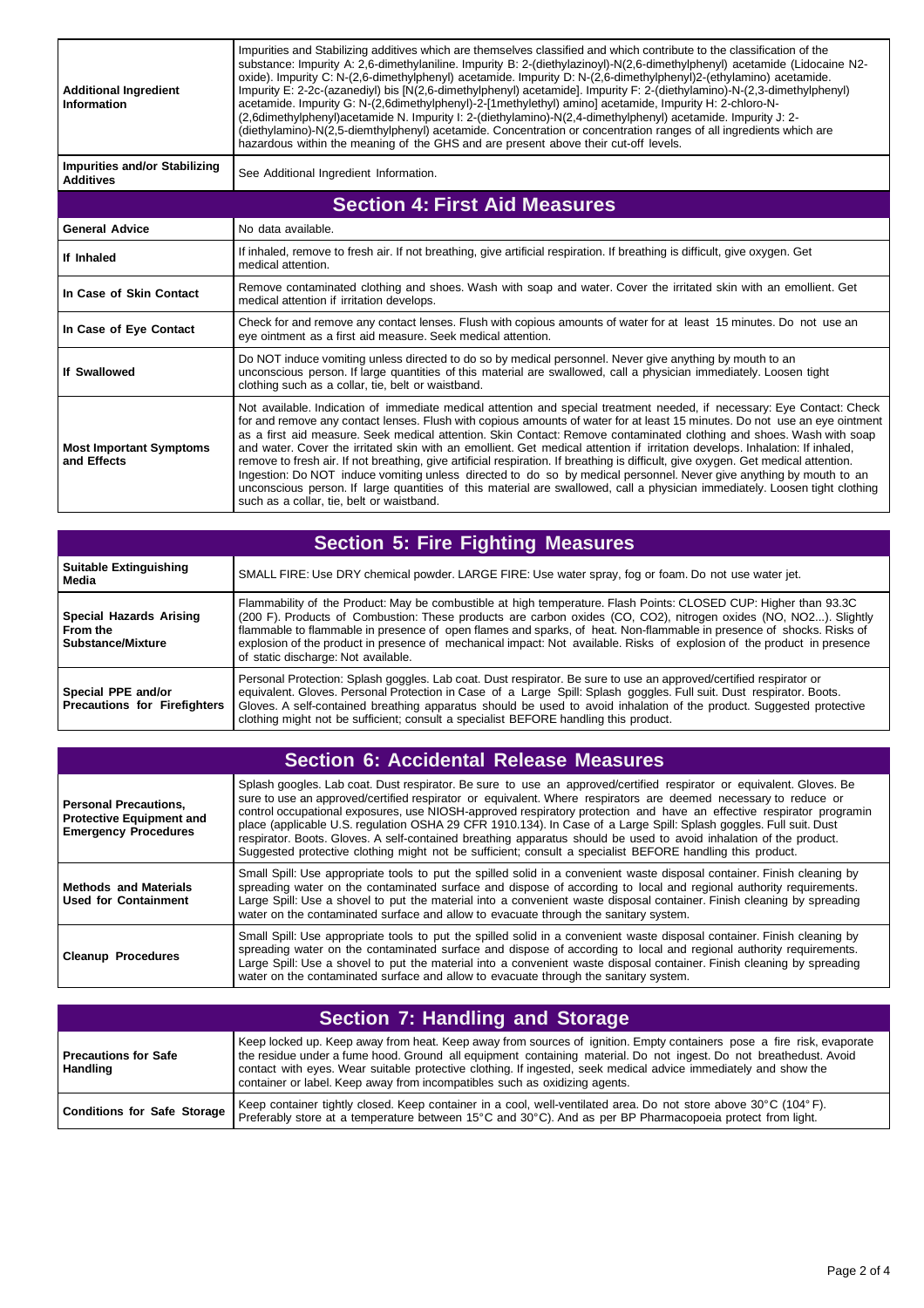|                                                                         | <b>Section 8: Exposure Controls/Personal Protection</b>                                                                                                                                                                                                                               |
|-------------------------------------------------------------------------|---------------------------------------------------------------------------------------------------------------------------------------------------------------------------------------------------------------------------------------------------------------------------------------|
| <b>Components with</b><br><b>Workplace Control</b><br><b>Parameters</b> | Exposure Limits: Not available.                                                                                                                                                                                                                                                       |
| <b>Appropriate Engineering</b><br><b>Controls</b>                       | Use process enclosures, local exhaust ventilation, or other engineering controls to keep airborne levels below<br>recommended exposure limits. If user operations generate dust, fume or mist, use ventilation to keep exposure to<br>airborne contaminants below the exposure limit. |
| <b>PPE - Eye/Face Protection</b>                                        | Splash goggles.                                                                                                                                                                                                                                                                       |
| <b>PPE - Skin Protection</b>                                            | Full suit. Gloves.                                                                                                                                                                                                                                                                    |
| <b>PPE - Body Protection</b>                                            | Full suit. Gloves.                                                                                                                                                                                                                                                                    |
| <b>PPE - Respiratory</b><br><b>Protection</b>                           | NIOSH-approved respiratory protection and have an effective respirator program in place (applicable U.S. regulation OSHA<br>29 CFR 1910.134).                                                                                                                                         |
|                                                                         | <b>Section 9: Physical and Chemical Properties</b>                                                                                                                                                                                                                                    |
| Appearance                                                              | Crystalline solid                                                                                                                                                                                                                                                                     |
| <b>Upper/Lower Flammability</b><br>or Explosive Limits                  | No data available                                                                                                                                                                                                                                                                     |
| Odor                                                                    | Characteristic                                                                                                                                                                                                                                                                        |
| Vapor Pressure                                                          | Not applicable                                                                                                                                                                                                                                                                        |
| <b>Odor Threshold</b>                                                   | Not available.                                                                                                                                                                                                                                                                        |
| <b>Vapor Density</b>                                                    | Not applicable                                                                                                                                                                                                                                                                        |
| рH                                                                      | Not applicable                                                                                                                                                                                                                                                                        |
| <b>Relative Density</b>                                                 | Not applicable                                                                                                                                                                                                                                                                        |
| <b>Melting Point/Freezing</b><br>Point                                  | 66°C to 70°C                                                                                                                                                                                                                                                                          |
| <b>Solubility</b>                                                       | Very soluble in water. The product is more soluble in Oil. Log (Oil/water) = 2.3 and in soluble in water and very soluble in<br>ethanol (96%) and in methylene chloride as per BP/EP/IH. (ICHQ3C)                                                                                     |
| <b>Initial Boiling Point and</b><br><b>Boiling Range</b>                | Not applicable                                                                                                                                                                                                                                                                        |
| <b>Flash Point</b>                                                      | Not applicable                                                                                                                                                                                                                                                                        |
| <b>Evaporation Rate</b>                                                 | Not applicable                                                                                                                                                                                                                                                                        |
| <b>Flammability (Solid, Gas)</b>                                        | Not applicable                                                                                                                                                                                                                                                                        |
| <b>Partition Coefficient</b>                                            | Not available.                                                                                                                                                                                                                                                                        |
| <b>Auto-Ignition Temperature</b>                                        | No data available                                                                                                                                                                                                                                                                     |
| <b>Decomposition</b><br><b>Temperature</b>                              | Not applicable                                                                                                                                                                                                                                                                        |
| <b>Viscosity</b>                                                        | No data available                                                                                                                                                                                                                                                                     |

| <b>Section 10: Stability and Reactivity</b>         |                                                                                                                       |  |
|-----------------------------------------------------|-----------------------------------------------------------------------------------------------------------------------|--|
| Reactivity                                          | No data available.                                                                                                    |  |
| <b>Chemical Stability</b>                           | The product is stable.                                                                                                |  |
| <b>Possibility of Hazardous</b><br><b>Reactions</b> | Not Reported.                                                                                                         |  |
| <b>Conditions to Avoid</b>                          | Excess heat, incompatible materials.                                                                                  |  |
| Incompatible Materials                              | Incompatibility with various substances: Reactive with oxidizing agents. Also incompatible with strong mineral acids. |  |
| <b>Hazardous Decomposition</b><br><b>Products</b>   | Not available                                                                                                         |  |

| <b>Section 11: Toxicological Information</b>       |                                                                                                        |  |
|----------------------------------------------------|--------------------------------------------------------------------------------------------------------|--|
| Acute Toxicity - LD50 Oral                         | Acute oral toxicity (LD50): 220 mg/kg [ Mouse ]. Harmful if swallowed. Hazardous in case of ingestion. |  |
| <b>Acute Toxicity - Inhalation</b>                 | Slightly hazardous in case of inhalation.                                                              |  |
| <b>Acute Toxicity - Dermal</b>                     | Slightly hazardous in case of skin contact (irritant). May cause skin irritation and numbness.         |  |
| <b>Acute Toxicity - Eye</b>                        | May cause eye irritation and numbness.                                                                 |  |
| <b>Skin Corrosion/Irritation</b>                   | May cause skin irritation and numbness.                                                                |  |
| <b>Serious Eye</b><br>Damage/Irritation            | Causes serious eye irritation.                                                                         |  |
| <b>Respiratory or Skin</b><br><b>Sensitization</b> | May cause respiratory tract irritation and numbness.                                                   |  |
| <b>Germ Cell Mutagenicity</b>                      | Mutagenic for bacteria and/or yeast.                                                                   |  |